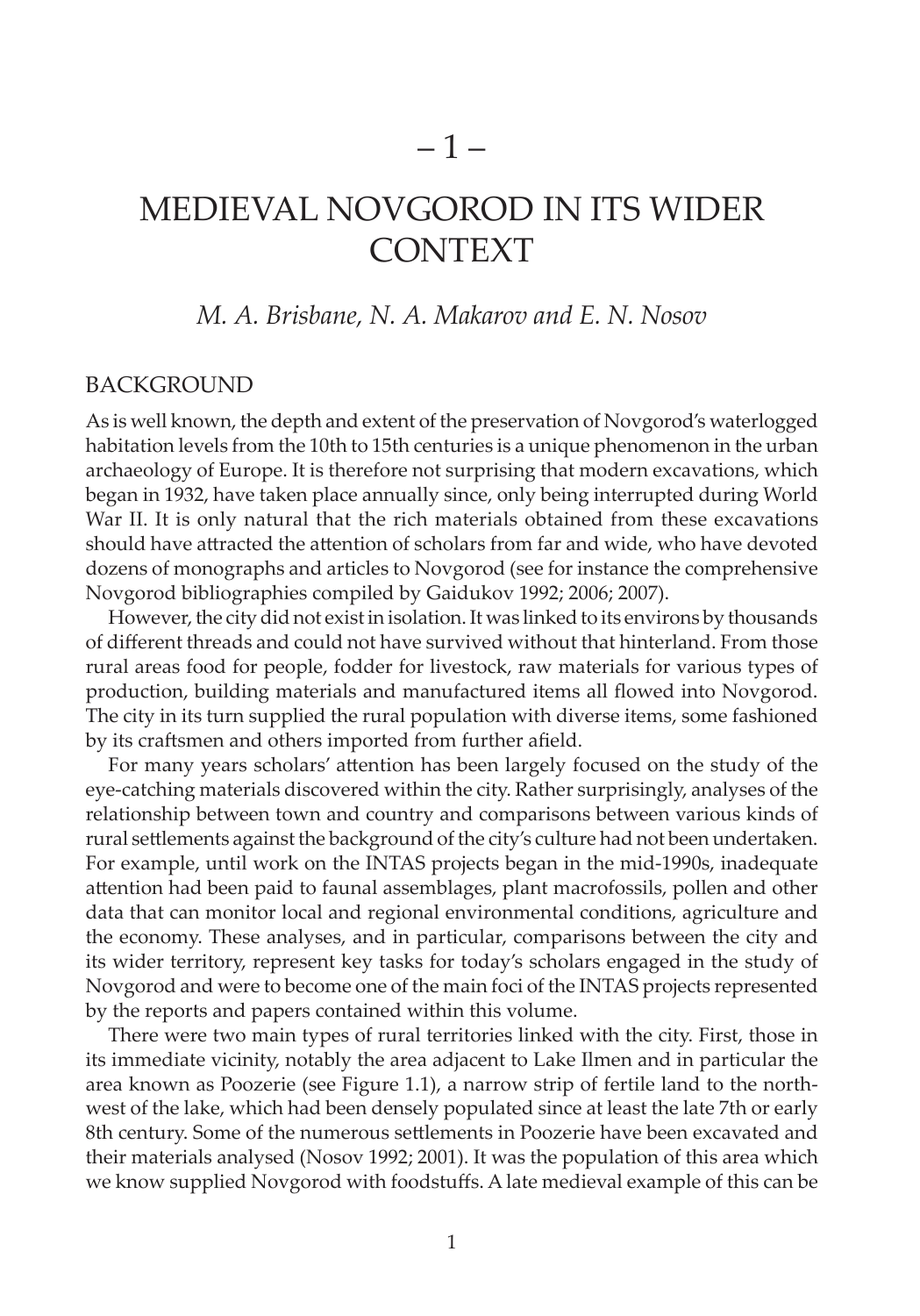

*Figure 1.1 Map showing location of Novgorod and Ryurik Gorodishche with the area of early medieval settlement known as Poozerie along the north-west edge of Lake Ilmen. Drawn by John Hodgson.*

seen in the land registers of the Shelon *pyatina* (a former administrative subdivision) of Novgorod dating from 1498 to 1503, where we see that eight cabbages, 80 turnips, 20 brooms and two bundles of green vegetables were sent regularly each week from the village of Rakoma in Poozerie to the governors employed by the Grand Prince at Ryurik Gorodishche (the former seat of the Prince). The same range of products would also be sent to the *dvoretskii* or chamberlain in charge of the palace household and to the *tiun* or judge. Furthermore, the chamberlain could also count on some sheep and a pile of firewood 80 m long to see him through the winter. It is clear that similar deliveries must have been made earlier as well, but we do not have any information of this from written sources. Other rural settlements around the shores of Lake Ilmen would also have had similar close links to the city of Novgorod.

Secondly, there were the rural territories that lay at some distance from the city and which together comprised the so-called Novgorod Lands (Figure 1.2). These lands made up a huge territory controlled and exploited by Novgorod, although it would be wrong to see this as a unified political entity (see for instance Halperin 1999). At their greatest extent from the 12th to 15th century, they stretched from the Baltic to the Urals and covered an area approximately the size of present day France, Belgium and the Netherlands combined.

The evolution and structure of rural settlements further away from Novgorod and the other main centres of northern and north-eastern Russia differed in certain respects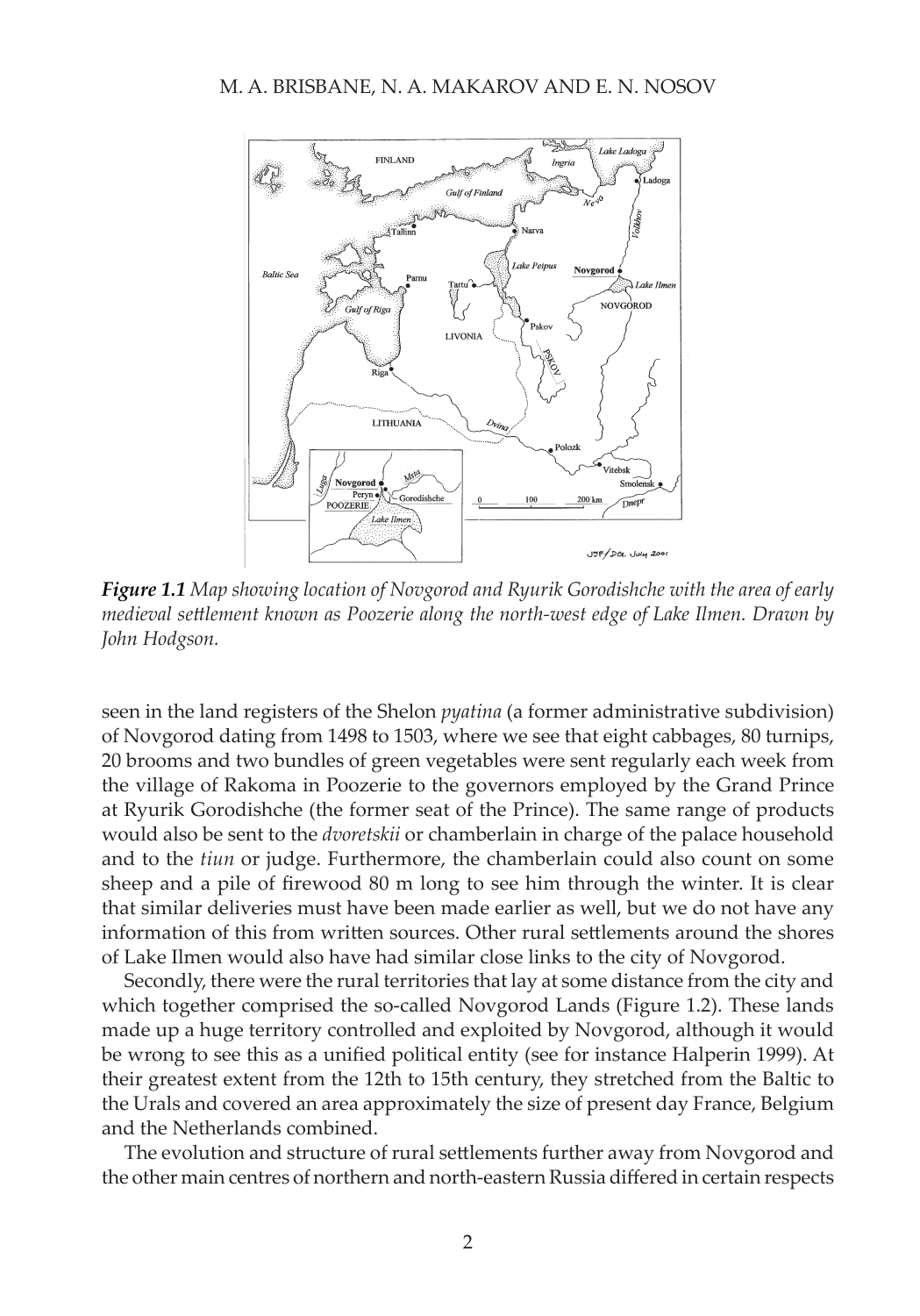

*Figure 1.2 Map of Novgorod Land around AD 1400. After Yanin 1990, 74. Redrawn by Mark Dover.*

from those in the immediate vicinity of the city. These differences can be observed in relation to their economic development, the role of crafts, agriculture, trade, hunting, fishing and various other activities. Nevertheless, the wide-ranging and detailed study of medieval sites such as the settlements at Minino on Lake Kubenskoye, together with the analysis of materials from Novgorod's immediate environs and Novgorod itself, help us to understand the historical and cultural processes at work within the northern part of the medieval Russian state at various stages of its history.

Many of the papers in this volume have been produced as part of a project that aimed to draw out some of the details that contribute to an understanding of first, the relationships between the centre, its hinterland and its periphery, and second the various types of activities that took place in each of these locations.

# THE STUDY OF NOVGOROD AND NOVGOROD LAND

Medieval Novgorod was the centre of an enormous territory with a complex economy, whose prosperity and political might were made possible by the city's control over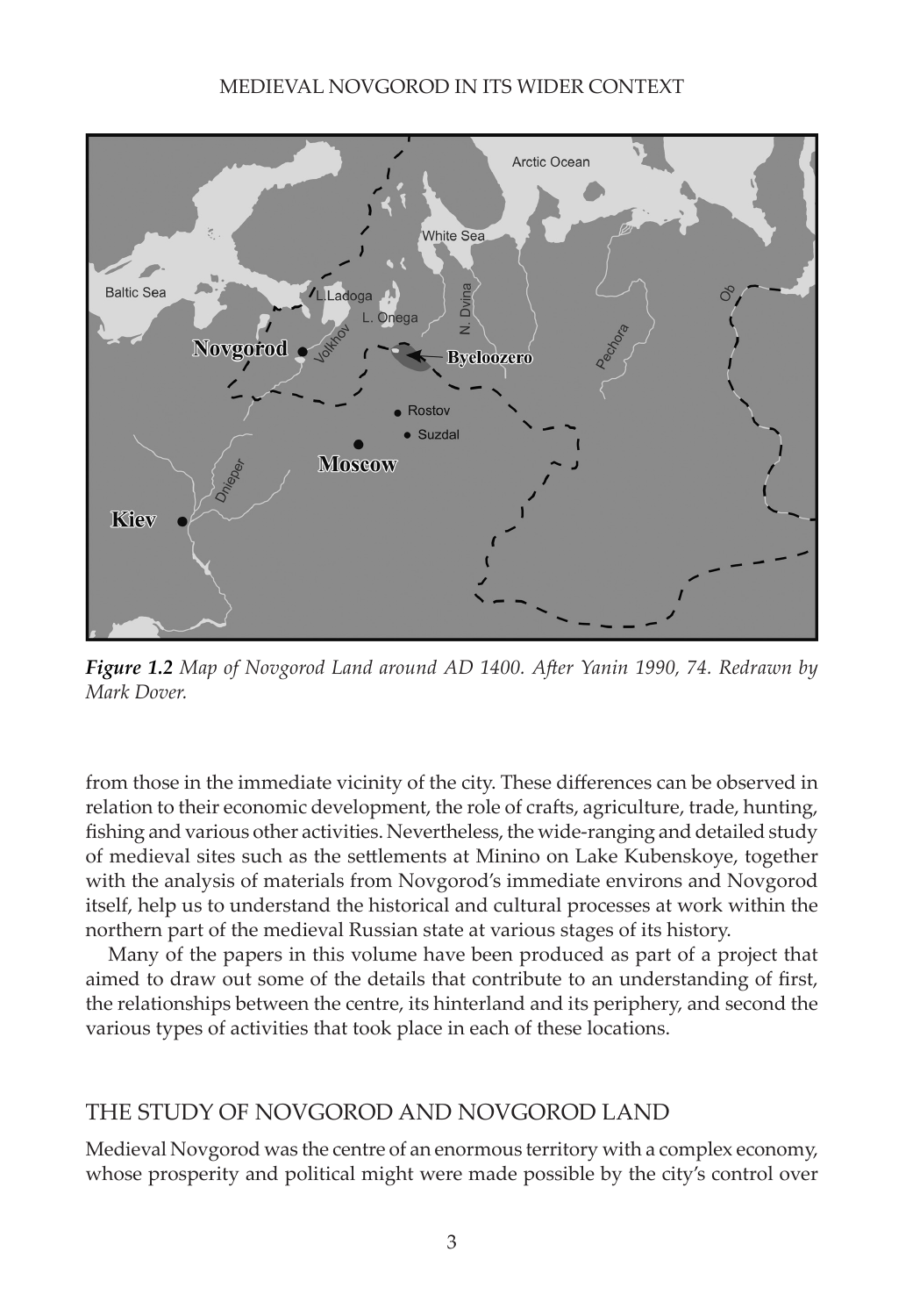#### M. A. Brisbane, N. A. Makarov and e. n. nosov

far-flung lands in the northern part of European Russia, which stretched from the Gulf of Finland to the Northern Urals. It is impossible to uncover the history of the emergence of Novgorod without investigating its rural hinterland, which provided the foundation for the city's development and the formation and expansion of the Novgorod Lands, the natural resources at the disposal of the Novgorod population, and the actual methods for the exploitation of those resources, which made wealth creation possible.

Archaeological discoveries in Novgorod have lent powerful momentum to the study of the historical geography of these Novgorod Lands and the way they were administered, to research into aspects of the medieval colonization of north-western Russia, and into rural patterns of settlement in its various regions.

During the last 15 years or so, archaeological investigations in and around Novgorod have increased interest in the environmental context of Novgorod's development and the key rural regions of northern Russia. As research in these directions has advanced, it has emerged that the interconnections between medieval Novgorod, the rural territories of the Novgorod Lands and the natural resources of the North as factors in the growth of the medieval economy and of the prosperity of the Novgorod *boyars* were both complicated and far-reaching. The task of this volume has not been to provide a comprehensive picture of Novgorod as the organizing force behind the economy of the North, nor was it intended to produce a definitive account of agricultural and craft production and the circulation of these products by the population of the territories under Novgorod's control. Rather its main aim is to acquaint the reader with some of the important results of recent archaeological and palaeo-environmental research, which are beginning to provide new insights into certain aspects of these topics.

## The growth and structure of Novgorod Land

The general geographical extent of the Novgorod Lands in the 12th–13th centuries was established in the studies by Nasonov and Kuza on the basis of information provided in the chronicles and legal documents. These include agreements concluded between the *veche* (popular assembly) of Novgorod and its princes, the earliest of which dates from 1264 (Nasonov 1951, 69–117; Kuza 1975, 144–201). It has long been established by scholars that the enormous Novgorod Lands included the main area nearer to Novgorod itself with a system of rural parishes (*pogost*) – administrative centres responsible for tax collection – and *volost*s, which were separate administrative units on the fringes of the Novgorod Lands that enjoyed special legal status, but who nevertheless paid tribute, mostly in furs, to Novgorod.

Initially, the nucleus of the Novgorod Lands had been relatively modest in size and was confined mainly to the territory around Lake Ilmen and along the River Volkhov. As suggested by Yanin, it was not until the middle of the 10th century that territory around the floodplains of the River Luga and the River Msta (which flows into Lake Ilmen), areas that contained large clusters of medieval settlements, came under Novgorod's control. He dates their incorporation into the Novgorod Lands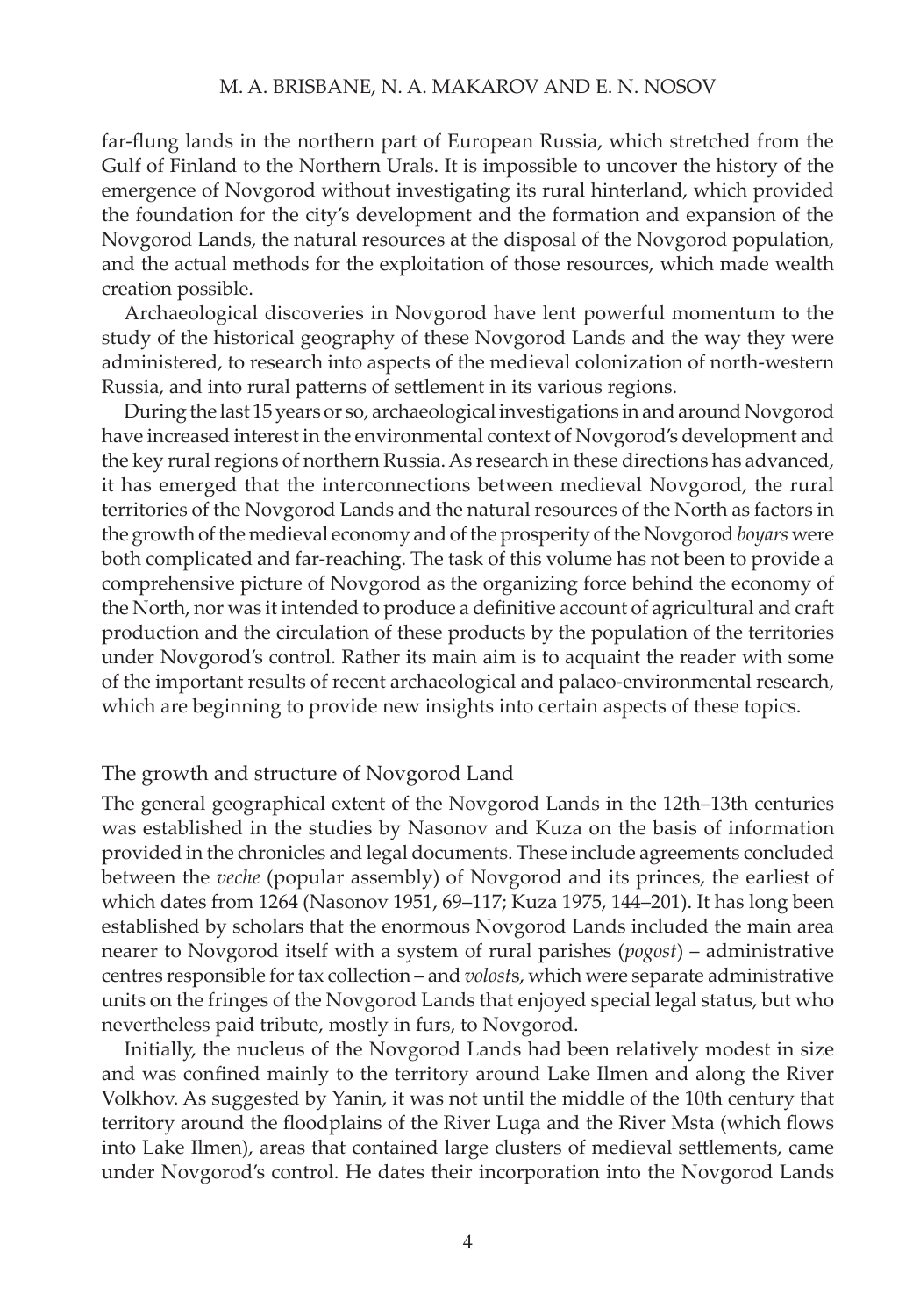to the year 947, when, according to the chronicles, Princess Olga "gave orders for *pogost*s and tax collection" to be introduced along the Msta and Luga Rivers (Yanin 2004, 129). The outline of the earliest core of the Novgorod Lands in the area around Lake Ilmen and the gradual expansion of the Novgorod domain into the Ilmen Basin and the upper reaches of the Volga in the 10th and 11th centuries has been examined in detail by Nosov (Nosov 1992, 15–35; Nosov *et al.* 2005, 5–7). He and his team have identified a high concentration of medieval settlements in Poozerie (an area adjacent to Lake Ilmen, SW of Novgorod), which reflects the special role of that territory during the rise of Northern Russia in the medieval period.

However, written sources on the territorial expansion of the Novgorod Lands and their administrative structures in the 11th–13th centuries are extremely meagre. This is why the discovery of birch-bark documents within the Novgorod excavations is so significant in the archaeological study of medieval Russia, for their texts not only contain the names of geographical locations but also the names of *volost*s and centres of population in various parts of the Ilmen Basin and the upper reaches of the Volga (Rybina 1993, 344–347; Yanin 2001, 66–67; 2004, 110–113). For instance, some of the birch-bark documents contain lists of payments and interest in connection with money-lending coming in from the regions bordering on the Rivers Luga and Shelon and Lake Seliger (BBD No. 526, second third of the 11th century), payments received from the Shidovitskii parish in the valley of the River Tvertsa and the village of Lama on the River Volchina, a tributary of the Mologa (BBD No. 789, last quarter of the 11th century), payments from the village of Ezsk on the River Mologa and the *volost* of Volchina (BBD No. 902, late 11th or early 12th century), the distribution of land possessions beyond the River Msta (BBD No. 724, 1160s), the inhabitants of the Imovolozhe and Zhabna *pogost*s and the village of Mlevo on the River Msta (BD No. 885, mid-12th century).

In addition to the birchbark documents, wooden cylindrical seals have been discovered in Novgorod bearing inscriptions containing the names of rural parishes of the 11th–12th centuries in the basin of the Onega and Northern Dvina Rivers, on the far north-eastern fringe of the Novgorod Lands (Yanin 1982, 138–157; 2001, 68–82; 2004, 101–110). Also on cylinders dating from the 11th and first quarter of the 12th century, we find the names "Tikhmega" (the parish of Tikhmanga on Lake Lacha in the basin of the Onega River), "Vaga" and "Ust-Vaga" (taxation districts on the River Vaga, a southern tributary of the Northern Dvina), and "Emtsa" (a taxation district on the river Emtsa, a southern tributary of the Northern Dvina river) (Yanin 2004, 101–110; Makarov 2003, 149–163).

Yanin has convincingly argued that these wooden cylinders were locks from sacks, in which furs were brought to Novgorod. These had been collected as tribute in the northern regions, such as Zavolochie. Inscriptions on the cylinders designated the taxation district, in which the valuable furs had been collected. Birch-bark documents and wooden cylinders of the 11th and 12th centuries bearing names of taxation districts and *pogosts* are therefore vitally important, not only for providing a detailed picture of medieval settlement patterns and administrative arrangements, but also as convincing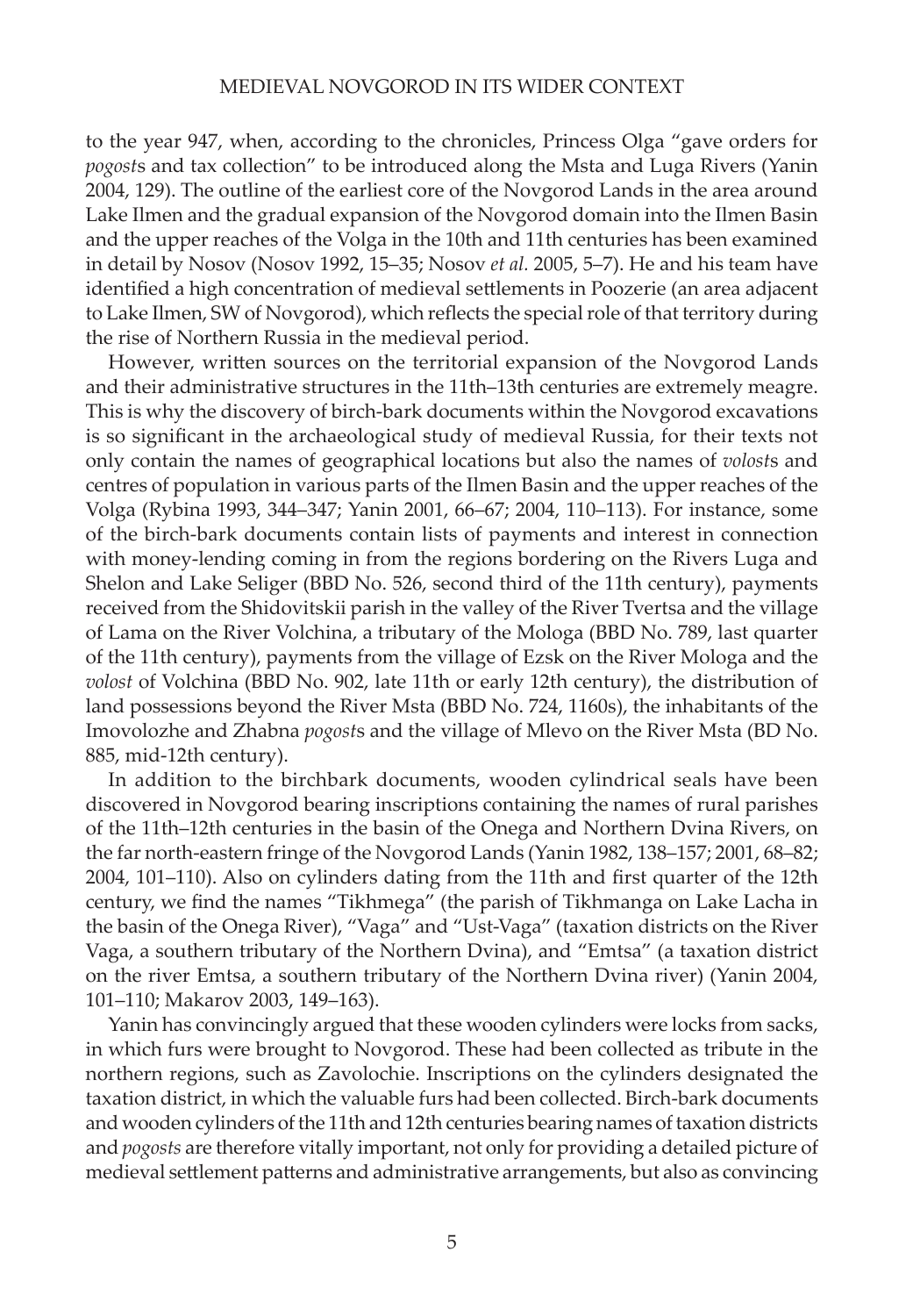#### M. A. Brisbane, N. A. Makarov and e. n. nosov

evidence of the presence of a Novgorod administration within extensive areas of the North. They confirm that Novgorod had, indeed, been receiving "resources from the periphery", i.e. tribute and payments from the upper reaches of the Volga, the valleys of the Luga and Msta rivers and *pogost*s in Zavolochie.

#### Rivals to Novgorod: the growth of Rostov-Suzdal

Novgorod was not the only centre endeavouring to spread its power and influence within the northern expanses of north-eastern Europe at this time. Its rivals in the colonization of the North were the urban centres of the Rostov-Suzdal Lands, which lay to the east of Novgorod and its territory. These had extended their influence from the Volga-Klyazma interfluve to as far as the east bank of the Volga, the River Sheksna, the lake known as Byeloe Ozero (literally White Lake), the Northern Dvina river and to its southern tributary, the Vaga (Nasonov 1951, 188–197; Kuchkin 1984, 55–104). The outposts of the colonisation outwards from the Rostov-Suzdal Lands were the town of Byeloozero, the fortress of Gleden built in 1178, the town of Velikii Ustyug founded in 1212, and the settlements near the source of the Northern Dvina. Byeloozero, on the south shore of Byeloe Ozero, is mentioned in the chronicles and is one of the earliest Russian towns in the area with settlement evidence dating from the second half of the 10th century (Makarov *et al* 2001).

Northern boundary disputes between Rostov-Suzdal possessions and those of Novgorod were accompanied by fierce armed conflicts, which were first mentioned in the chronicles in the year 1169, when Novgorod forces defeated tribute collectors from Suzdal and seized what they had collected from territories under the jurisdiction of the Suzdal princes. The military rivalry between Novgorod and the Vladimir-Suzdal princes in the late-12th and early-13th centuries has been examined by historians, who have made exhaustive searches of the written sources, which unfortunately are far from extensive (Nasonov 1951, 188–197; Kuchkin 1984, 89–103). An important supplement to the chronicles is provided by Novgorod birch-bark document No. 724 sent from the North to Novgorod. This contains a report from a certain Sava, leader of Novgorod tribute-collectors, which tells of his own unsuccessful attempt to collect furs but that "our man Andrei" (a representative of Andrei Yurievich Bogolyubskii, Prince of Vladimir) had obtained the tribute (Yanin 1993, 114–119). With reference to archaeological materials, it can be assumed that the beginning of the rivalry in the North between Novgorod and the rulers of Rostov and Suzdal dates from the 10th century, when men from Novgorod made their way as far as Byeloe Ozero and the Sheksna river from the West, and settlers from Rostov came up from the South, moving up the Sheksna river (Makarov 1989; 1997, 166–168). The fact that there existed lands under the jurisdiction of Novgorod on the one hand, and under that of Rostov and Suzdal on the other, on the 'wrong' side of the demarcation line in the valley of the River Sukhon and in the basin of the Vaga reflects the complicated nature of this long struggle, the details of which do not find their way into the pages of the chronicles.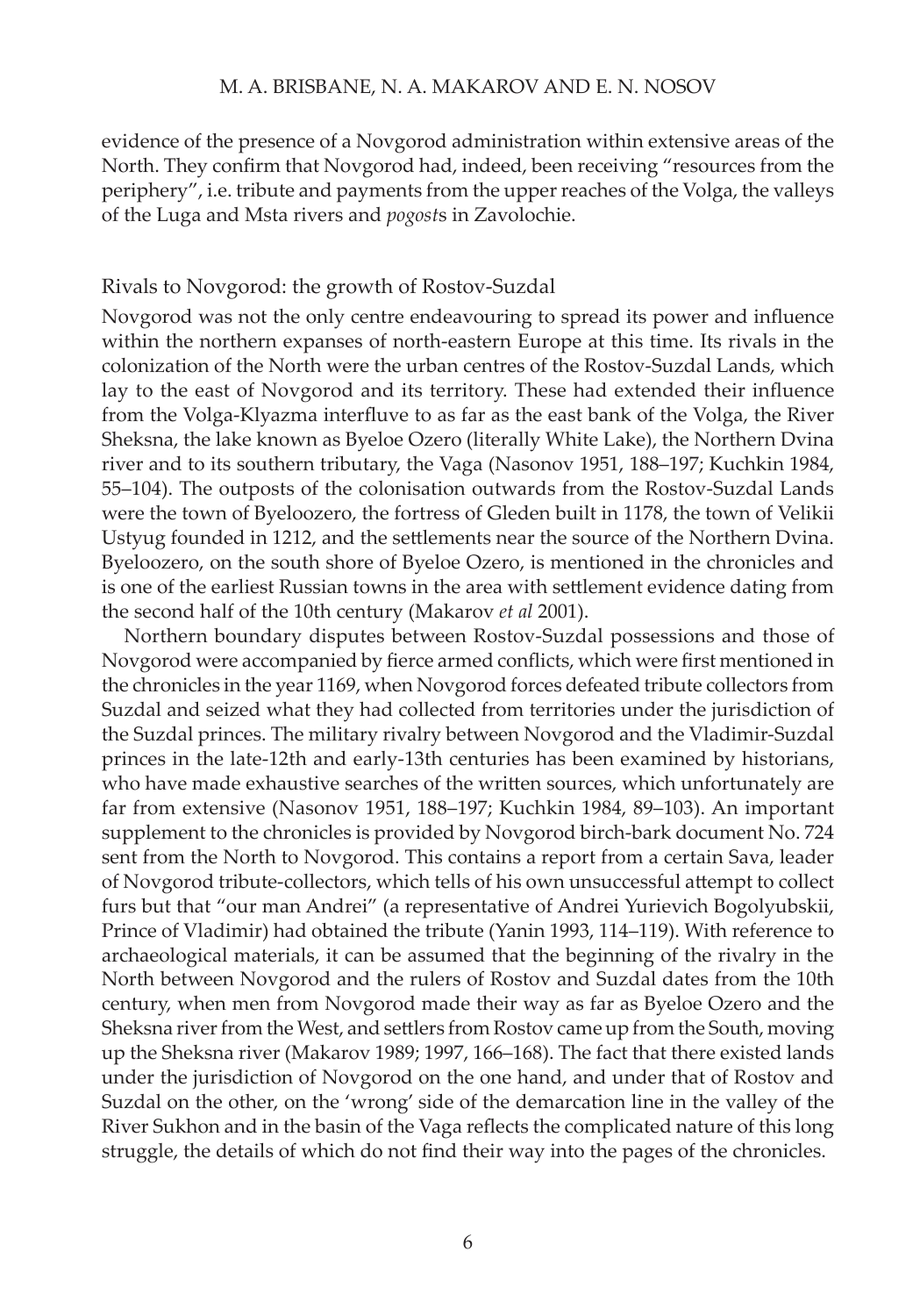### Colonisation of the North

Extensive archaeological surveys of rural areas in this northern region of north-eastern Europe in the close vicinity of medieval towns that formed the central core of large administrative units, but on the margins of the Novgorod and Rostov-Suzdal Lands, were embarked upon in the 1970s and then expanded in the 1990s. These surveys shed light on the nature of the cultural landscape and settlement patterns at the end of the first and beginning of the second millennium AD. This era is characterized by the emergence of a new network of settlements, which was not linked with the territorial units of the earlier period, extending over enormous expanses of land from the upper reaches of the River Dnieper and the River Volga to the area round Lake Ladoga and the Northern Dvina (Makarov *et al*. 2001, 217–226). The rapid growth in the number of rural settlements and the expansion of settled territories in these largely flat, wooded landscapes (where during previous millennia the concentration of people and exploitation of material resources had been extremely low) constituted a phenomenon of crucial importance in the medieval history of Eastern Europe in this period (probably no less significant than the beginning of urbanisation). The dynamics and intensity of colonization differed considerably from region to region, when new territories were being settled in the Russian north. Compact groups of rural settlements began taking shape usually near the water resources of large lakes and the valleys of large rivers interspersed by sparsely populated areas in the watersheds of river systems. Spore and pollen research shows that the emergence of new settlements was accompanied by the partial felling of forests, the laying out of fields, and the appearance of new agricultural crops. Despite specific features of rural colonization in all the different areas, it is clear that it began earlier in the north-west of Russia and developed more intensively there than in the north-east.

In view of the fact that the study of medieval settlement patterns in rural areas took the form of a number of separate regional projects and did not encompass the whole of the northern part of European Russia, it is impossible at the present time to piece together a general map of the main centres of rural settlement. In the north-west of Russia the territories that have been studied in the most detail are those around Lake Ilmen and along the River Volkhov. A small area of land stretching along the north-west shore of Lake Ilmen, which came to be known as (Ilmenskoye) Poozerie, is regarded by Nosov as one of the key areas of the wooded zone in eastern Europe. It is here that an extremely high concentration of rural settlements dating from the 9th and 10th centuries has been recorded. As the most recent research has shown, the first medieval settlements in this territory took shape no later than the 8th century (Nosov 1991, 5–37; 1992, 5–65; Nosov *et al.* 2005, 122–154). The emergence of compact groups of medieval settlements in two other central parts of the Novgorod Lands, in the middle reaches of the Msta river and along the Luga river, evidently relates to a slightly later period, namely the 9th and 10th centuries (Nosov 1992, 23–25; Konetskii and Nosov 1995, 29–54; Platonova *et al.* 2007). At the end of the first millennium AD, centres with a high concentration of settlements also emerged in the central part of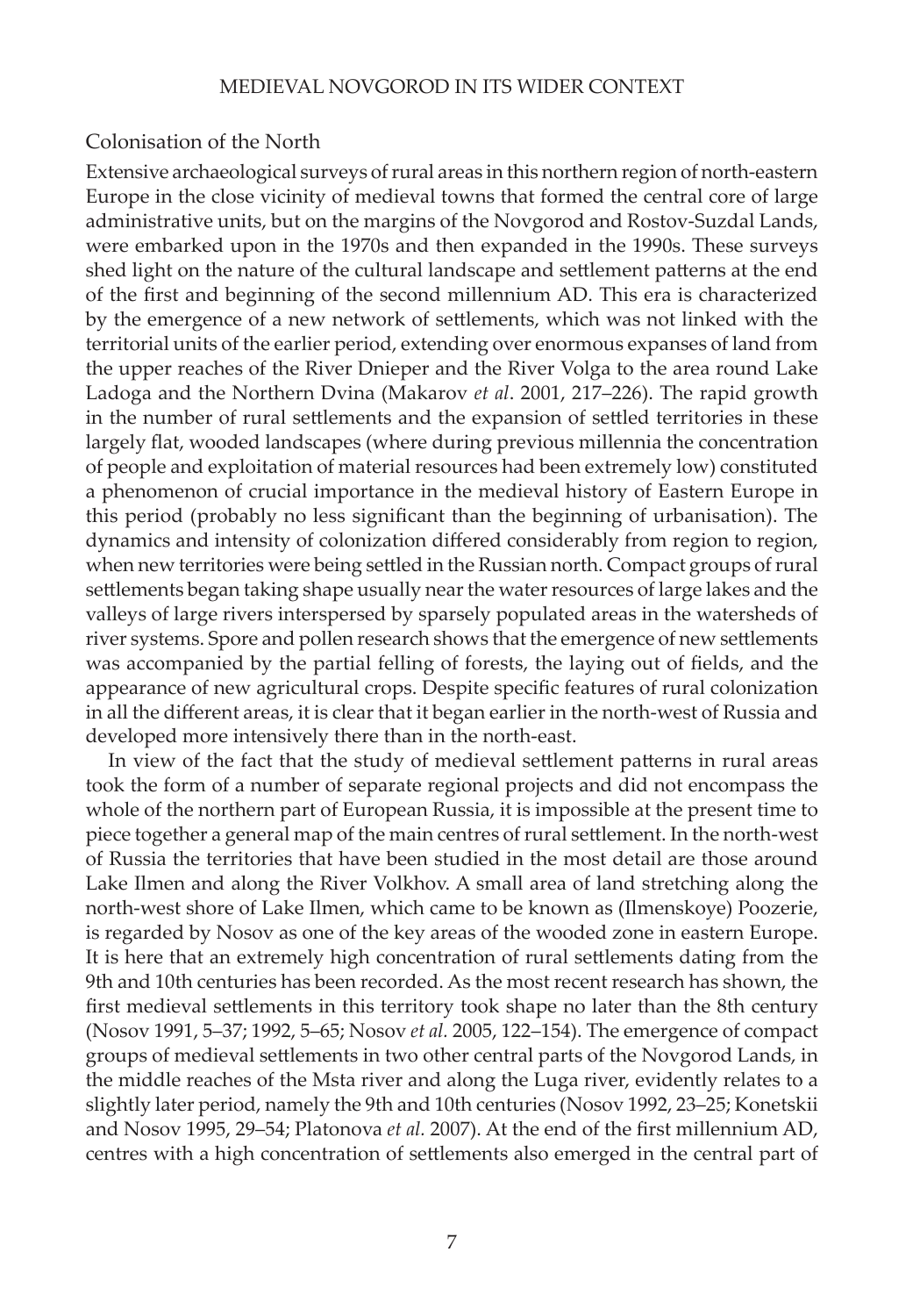the future Rostov-Suzdal Lands, that is, in the Volga-Klyazma interfluve near Lake Nero (near the town of Rostov) and Lake Pleshcheevo, and in the Opolie region near Suzdal (Leontiev 1996, 19–66; Makarov *et al.* 2005, 196–215). At that time there also existed large and stable clusters of settlements in the Mologa-Suda interfluve (Bashenkin 1995, 3–28). However, in large areas of the North there are only isolated traces of 9th/10th-century settlements or none at all. Colonization was pursued on a significantly wider scale in the 11th and 12th centuries, predominantly in an easterly and north-easterly direction. During this period the network of rural settlements in areas already long settled became denser and more compact (Makarov *et al.* 2005, 196–215), while in the margins of the Novgorod and Rostov-Suzdal Lands newly populated rural areas were emerging.

For an understanding of the history of the colonization of the northern margins of medieval Russia, the results of many years' research into the settlements on the shores of the Byeloe Ozero and Lake Kubenskoye are highly relevant. Scholars have attempted to identify and map all the settlements in those areas dating from the 11th to the 13th century. In the basin of the first of those two lakes (a large expanse of water, from which rises the River Sheksna, one of the eastern tributaries of the Volga), some 170 large medieval villages have been identified within an area of approximately 9,000 km2 . Most of these settlements were not large and they occupied low terraces near large rivers and lakes and they tended to be grouped together in clusters. The network of 9th- and 10th-century settlements around Byeloe Ozero was sparse: the real growth in their number began in the 11th century and accelerated in the early 12th and 13th century. Some settlements were situated at portages linking the water systems of the Volga, the Northern Dvina and Onega rivers and Lake Onega. It was not until the 14th century that watershed areas began to be settled. In the second half of the 13th century the network of settlements underwent a major transformation reflected in the partial abandonment of settlements, which had come into being in the 10th to 13th centuries, and a spread of colonization to higher ground within the watersheds (Makarov *et al.* 2001). Colonization developed in a similar way in the area around Lake Kubenskoye to the east of Byeloe Ozero, in which the River Sukhon rises. Around that lake, which has a total area of approximately  $370 \text{ km}^2$ , 16 settlements dating from the 10th to the 13th centuries have been identified: most of which were small and situated near the mouths of rivers flowing into the lake (Makarov 2007, 43–62). The system of settlements which took shape in that period on the shores of Byeloe Ozero and Lake Kubenskoye provided convenient links for the major urban centres of both north-western and north-eastern Russia, providing access to the main products and resources of the North. Although the territories around Byeloe Ozero and Lake Kubenskoye were part of the Rostov-Suzdal Lands, a large proportion of the artefact collections dating from the 10th to 13th centuries are objects of a northwestern type, reflecting their close cultural and commercial links with Novgorod and the Baltic region (see also Makarov 2009).

When scholars turned their attention to archaeological materials, which were being